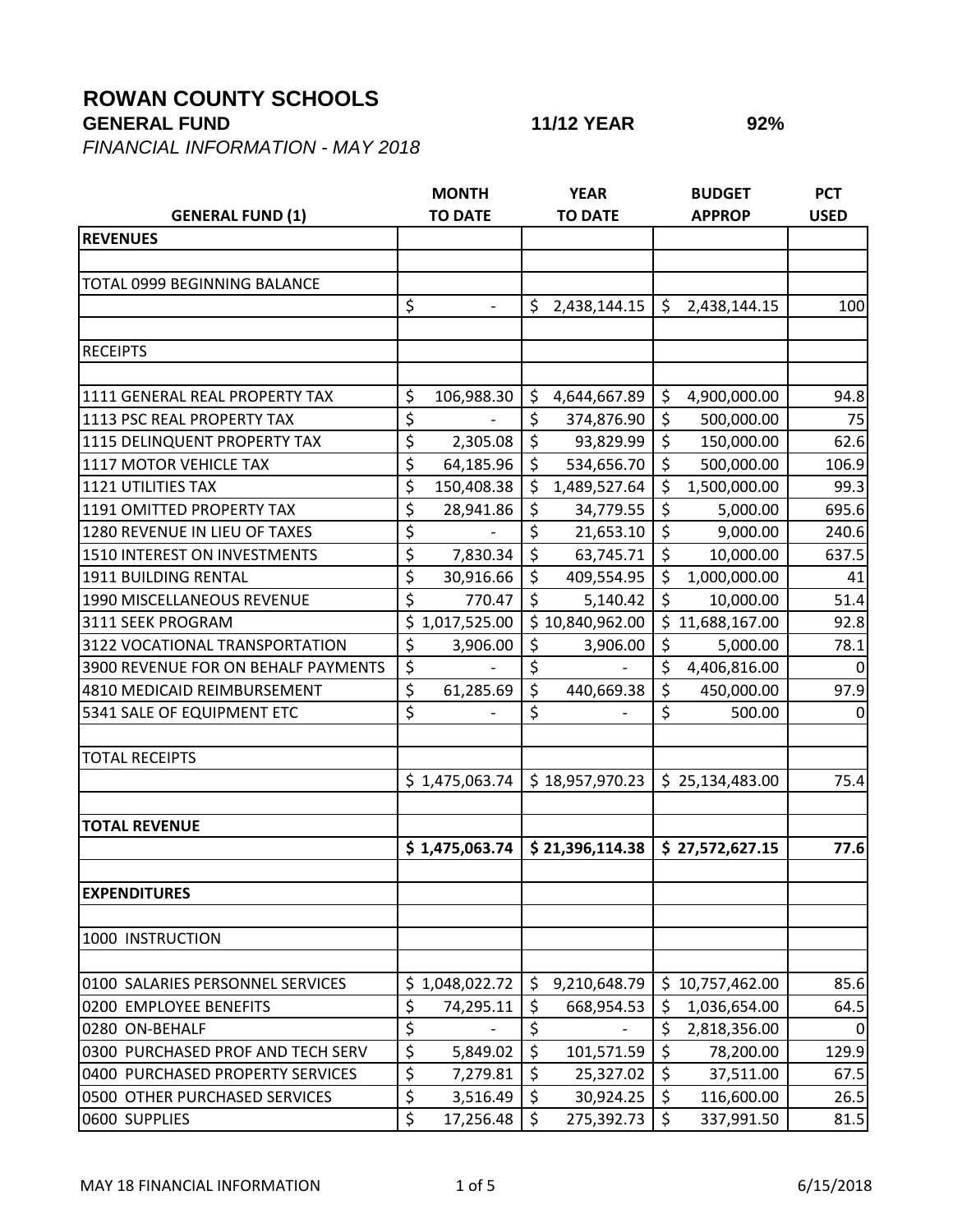| 0700 PROPERTY                            | \$<br>5,841.71                 | \$      | 124,485.70      | $\zeta$ | 264,130.00      | 47.1        |
|------------------------------------------|--------------------------------|---------|-----------------|---------|-----------------|-------------|
|                                          | <b>MONTH</b>                   |         | <b>YEAR</b>     |         | <b>BUDGET</b>   | <b>PCT</b>  |
| <b>GENERAL FUND (1)</b>                  | <b>TO DATE</b>                 |         | <b>TO DATE</b>  |         | <b>APPROP</b>   | <b>USED</b> |
| 0800 DEBT SERVICE AND MISCELLANEOUS      | \$<br>407.08                   | $\zeta$ | 1,429.73        | $\zeta$ | 7,000.00        | 20.4        |
|                                          |                                |         |                 |         |                 |             |
| TOTAL 1000 INSTRUCTION                   |                                |         |                 |         |                 |             |
|                                          | \$1,162,468.42                 |         | \$10,438,734.34 |         | \$15,453,904.50 | 67.6        |
|                                          |                                |         |                 |         |                 |             |
| 2100 STUDENT SUPPORT SERVICES            |                                |         |                 |         |                 |             |
| 0100 SALARIES PERSONNEL SERVICES         | \$<br>71,348.67                | \$      | 661,871.23      | \$      | 760,649.00      | 87          |
| 0200 EMPLOYEE BENEFITS                   | \$<br>10,422.48                | $\zeta$ | 84,651.42       | \$      | 93,081.00       | 90.9        |
| 0280 ON-BEHALF                           | \$<br>$\overline{\phantom{0}}$ | \$      |                 | \$      | 108,726.00      | 0           |
| 0300 PURCHASED PROF AND TECH SERV        | \$                             | \$      | 1,153.00        | \$      | 1,650.00        | 69.9        |
| 0500 OTHER PURCHASED SERVICES            | \$<br>154.69                   | $\zeta$ | 3,050.31        | \$      | 2,300.00        | 132.6       |
| 0600 SUPPLIES                            | \$<br>199.70                   | \$      | 16,312.74       | \$      | 21,500.00       | 75.9        |
| 0700 PROPERTY                            | \$                             | \$      |                 | \$      |                 | 0           |
|                                          |                                |         |                 |         |                 |             |
| TOTAL 2100 STUDENT SUPPORT SERVICES      |                                |         |                 |         |                 |             |
|                                          | \$<br>82,125.54                | \$      | 767,038.70      | \$      | 987,906.00      | 77.6        |
|                                          |                                |         |                 |         |                 |             |
| 2200 INSTRUCTIONAL STAFF SUPP SERV       |                                |         |                 |         |                 |             |
|                                          |                                |         |                 |         |                 |             |
| 0100 SALARIES PERSONNEL SERVICES         | \$<br>26,957.06                | $\zeta$ | 279,526.86      | $\zeta$ | 323,897.00      | 86.3        |
| 0200 EMPLOYEE BENEFITS                   | \$<br>2,257.84                 | \$      | 23,239.04       | \$      | 16,123.00       | 144.1       |
| 0280 ON-BEHALF                           | \$                             | \$      |                 | \$      | 87,105.00       | $\Omega$    |
| 0600 SUPPLIES                            | \$<br>507.64                   | \$      | 15,053.95       | \$      | 24,244.00       | 62.1        |
| 0700 PROPERTY                            | \$                             | \$      | 622.75          | \$      | 1,450.00        | 43          |
|                                          |                                |         |                 |         |                 |             |
| TOTAL 2200 INSTRUCTIONAL STAFF SUPP SERV |                                |         |                 |         |                 |             |
|                                          | \$<br>29,722.54                | $\zeta$ | 318,442.60      | $\zeta$ | 452,819.00      | 70.3        |
| 2300 DISTRICT ADMIN SUPPORT              |                                |         |                 |         |                 |             |
|                                          |                                |         |                 |         |                 |             |
| 0100 SALARIES PERSONNEL SERVICES         | \$<br>16,348.70                | $\zeta$ | 187,361.50      | \$      | 206,225.00      | 90.9        |
| 0200 EMPLOYEE BENEFITS                   | \$<br>44,633.32                | \$      | 114,712.70      | \$      | 189,780.00      | 60.5        |
| 0280 ON-BEHALF                           | \$                             | \$      |                 | \$      | 204,875.00      | 0           |
| 0300 PURCHASED PROF AND TECH SERV        | \$<br>379.58                   | $\zeta$ | 280,776.87      | \$      | 258,100.00      | 108.8       |
| 0400 PURCHASED PROPERTY SERVICES         | \$<br>1,293.25                 | \$      | 12,896.65       | \$      | 14,500.00       | 88.9        |
| 0500 OTHER PURCHASED SERVICES            | \$<br>3,637.46                 | $\zeta$ | 27,694.56       | \$      | 110,918.00      | 25          |
| 0600 SUPPLIES                            | \$<br>154.20                   | \$      | 1,219.64        | \$      | 5,500.00        | 22.2        |
| 0700 PROPERTY                            | \$                             | \$      |                 | \$      | 6,000.00        | 0           |
|                                          |                                |         |                 |         |                 |             |
| TOTAL 2300 DISTRICT ADMIN SUPPORT        |                                |         |                 |         |                 |             |
|                                          | \$<br>66,446.51                | \$      | 624,661.92      | \$      | 995,898.00      | 62.7        |
|                                          |                                |         |                 |         |                 |             |
| 2400 SCHOOL ADMIN SUPPORT                |                                |         |                 |         |                 |             |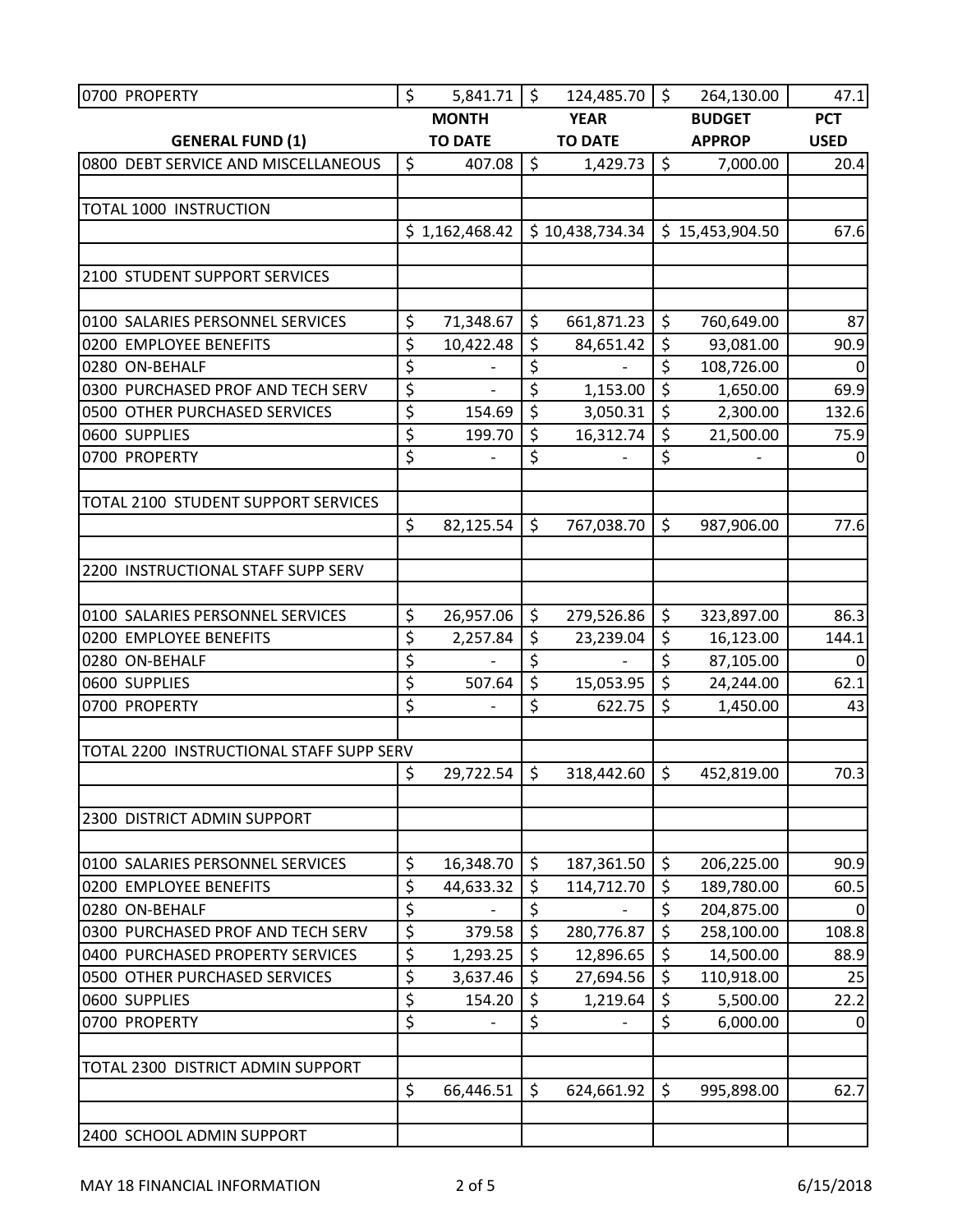|                                             |         | <b>MONTH</b>   |                    | <b>YEAR</b>    |         | <b>BUDGET</b> | <b>PCT</b>       |
|---------------------------------------------|---------|----------------|--------------------|----------------|---------|---------------|------------------|
| <b>GENERAL FUND (1)</b>                     |         | <b>TO DATE</b> |                    | <b>TO DATE</b> |         | <b>APPROP</b> | <b>USED</b>      |
| 0100 SALARIES PERSONNEL SERVICES            | \$      | 75,119.46      | $\zeta$            | 782,772.30     | $\zeta$ | 764,827.00    | 102.4            |
| 0200 EMPLOYEE BENEFITS                      | \$      | 7,273.44       | \$                 | 69,047.64      | \$      | 156,143.00    | 44.2             |
| 0280 ON-BEHALF                              | \$      |                | \$                 |                | \$      | 214,659.00    | $\Omega$         |
| 0300 PURCHASED PROF AND TECH SERV           | \$      | 282.63         | \$                 | 9,581.84       | \$      | 19,750.00     | 48.5             |
| 0400 PURCHASED PROPERTY SERVICES            | \$      | 2,954.55       | \$                 | 41,680.82      | \$      | 44,704.00     | 93.2             |
| 0500 OTHER PURCHASED SERVICES               | \$      | 397.68         | $\zeta$            | 3,344.40       | \$      | 7,350.00      | 45.5             |
| 0600 SUPPLIES                               | \$      | 4,076.37       | \$                 | 54,657.30      | \$      | 72,865.00     | 75               |
| 0700 PROPERTY                               | \$      | 345.50         | \$                 | 2,086.54       | \$      | 3,878.00      | 53.8             |
| 0800 DEBT SERVICE AND MISCELLANEOUS         | \$      | 364.30         | \$                 | 439.30         | \$      | 1,000.00      | 43.9             |
| 0840 CONTINGENCY                            | \$      |                | \$                 |                | \$      | 1,248.00      | $\mathbf 0$      |
| TOTAL 2400 SCHOOL ADMIN SUPPORT             |         |                |                    |                |         |               |                  |
|                                             | \$      | 90,813.93      | \$                 | 963,610.14     | \$      | 1,286,424.00  | 74.9             |
| 2500 BUSINESS SUPPORT SERVICES              |         |                |                    |                |         |               |                  |
|                                             |         |                |                    |                |         |               |                  |
| 0100 SALARIES PERSONNEL SERVICES            | \$      | 12,435.86      | $\zeta$            | 135,794.46     | \$      | 149,245.00    | 91               |
| 0200 EMPLOYEE BENEFITS                      | \$      | 2,231.46       | \$                 | 24,599.01      | \$      | 25,663.00     | 95.9             |
| 0280 ON-BEHALF                              | \$      |                | \$                 |                | \$      | 34,028.00     | $\mathbf 0$      |
|                                             |         |                |                    |                |         |               |                  |
| TOTAL 2500 BUSINESS SUPPORT SERVICES        |         |                |                    |                |         |               |                  |
|                                             | \$      | 14,667.32      | \$                 | 160,393.47     | \$      | 208,936.00    | 76.8             |
|                                             |         |                |                    |                |         |               |                  |
| 2600 PLANT OPERATIONS AND MAINTENANCE       |         |                |                    |                |         |               |                  |
|                                             |         |                |                    |                |         |               |                  |
| 0100 SALARIES PERSONNEL SERVICES            | \$      | 61,988.55      | $\zeta$            | 699,088.93     | $\zeta$ | 868,225.00    | 80.5             |
| 0200 EMPLOYEE BENEFITS                      | \$      | 15,015.33      | \$                 | 175,068.24     | \$      | 182,760.00    | 95.8             |
| 0280 ON-BEHALF                              | \$      |                | \$                 |                | \$      | 488,691.00    | $\boldsymbol{0}$ |
| 0300 PURCHASED PROF AND TECH SERV           | \$      | 33,953.78      | \$                 | 418,499.42     | \$      | 316,000.00    | 132.4            |
| 0400 PURCHASED PROPERTY SERVICES            | \$      | 10,360.04      | \$                 | 106,321.08     | \$      | 133,600.00    | 79.6             |
| 0500 OTHER PURCHASED SERVICES               | \$      | 5,424.35       | \$                 | 35,213.31      | \$      | 59,500.00     | 59.2             |
| 0600 SUPPLIES                               | \$      | 71,186.54      | \$                 | 871,378.72     | \$      | 1,028,500.00  | 84.7             |
| 0700 PROPERTY                               | \$      |                | \$                 |                | \$      | 11,500.00     | 0                |
| 0800 DEBT SERVICE AND MISCELLANEOUS         | \$      |                | \$                 |                | \$      | 3,000.00      | 0                |
| TOTAL 2600 PLANT OPERATIONS AND MAINTENANCE |         |                |                    |                |         |               |                  |
|                                             | \$      | 197,928.59     | \$                 | 2,305,569.70   | \$      | 3,091,776.00  | 74.6             |
|                                             |         |                |                    |                |         |               |                  |
| 2700 STUDENT TRANSPORTATION                 |         |                |                    |                |         |               |                  |
| 0100 SALARIES PERSONNEL SERVICES            | \$      | 118,075.95     | \$                 | 1,104,291.80   | \$      | 1,070,825.00  | 103.1            |
| 0200 EMPLOYEE BENEFITS                      | \$      | 27,449.77      | \$                 | 274,109.52     | \$      | 320,039.00    | 85.7             |
| 0280 ON-BEHALF                              | \$      |                | \$                 |                | \$      | 417,520.00    | 0                |
|                                             | $\zeta$ |                | $\mathsf{\dot{S}}$ |                |         |               |                  |
| 0300 PURCHASED PROF AND TECH SERV           |         | (3,934.02)     |                    | 42,388.81      | \$      | 6,050.00      | 700.6            |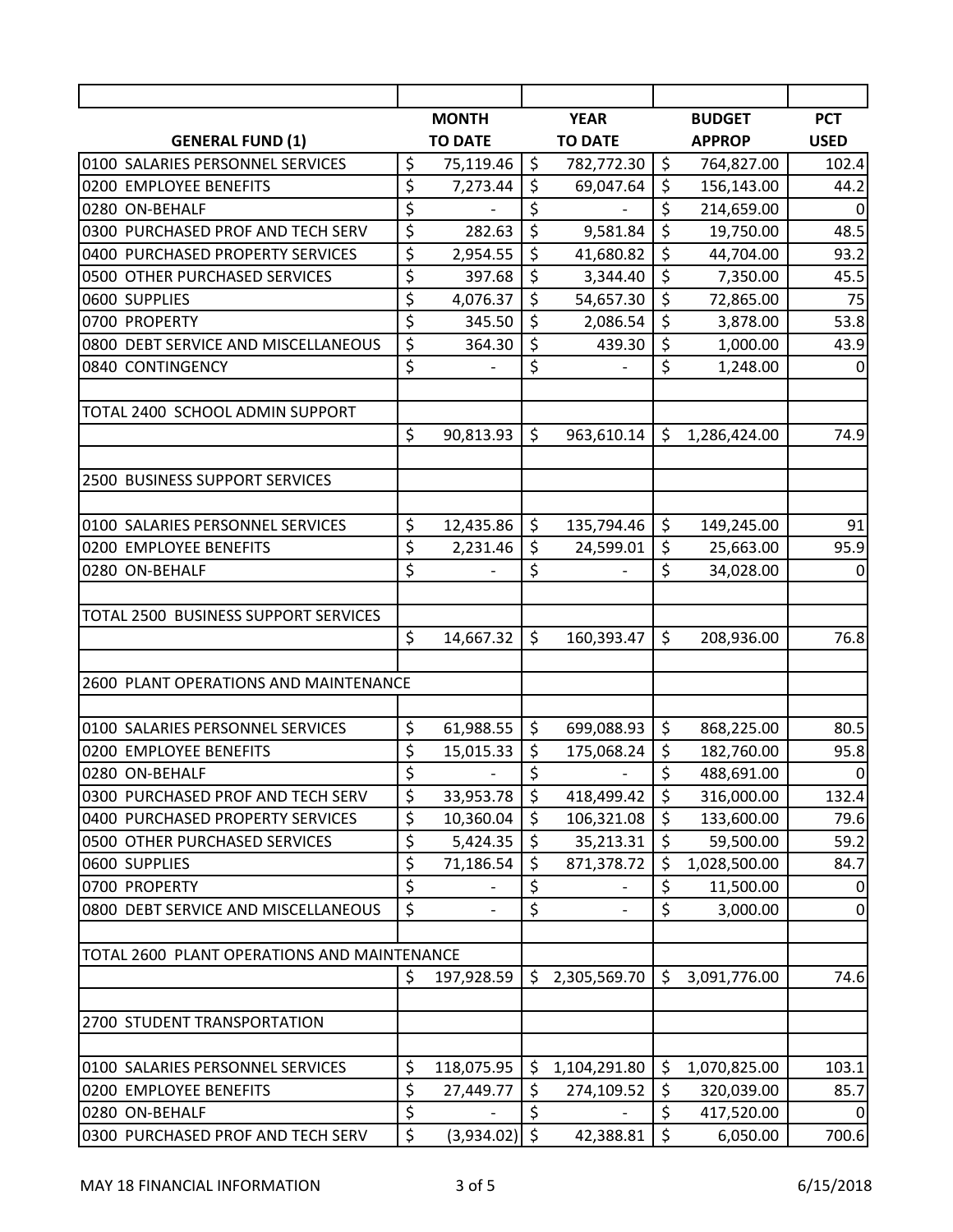| 0400 PURCHASED PROPERTY SERVICES    | \$                 | $903.05$   \$            |                    | $21,262.08$ \$                                        |                    | 2,500.00        | 850.5            |
|-------------------------------------|--------------------|--------------------------|--------------------|-------------------------------------------------------|--------------------|-----------------|------------------|
|                                     |                    | <b>MONTH</b>             |                    | <b>YEAR</b>                                           |                    | <b>BUDGET</b>   | <b>PCT</b>       |
| <b>GENERAL FUND (1)</b>             |                    | <b>TO DATE</b>           |                    | <b>TO DATE</b>                                        |                    | <b>APPROP</b>   | <b>USED</b>      |
| 0500 OTHER PURCHASED SERVICES       | \$                 | 103.00                   | $\zeta$            | 5,162.67                                              | $\zeta$            | 68,400.00       | 7.6              |
| 0600 SUPPLIES                       | \$                 | 29,535.08                | $\zeta$            | 435,678.88                                            | $\zeta$            | 456,340.00      | 95.5             |
| 0700 PROPERTY                       | $\mathsf{\dot{S}}$ | 12,000.00                | $\mathsf{\hat{S}}$ | 18,646.03                                             | $\zeta$            | 44,000.00       | 42.4             |
| TOTAL 2700 STUDENT TRANSPORTATION   |                    |                          |                    |                                                       |                    |                 |                  |
|                                     | \$                 | 184,132.83               | \$                 | 1,901,539.79                                          | \$                 | 2,385,674.00    | 79.7             |
| 5100 DEBT SERVICE                   |                    |                          |                    |                                                       |                    |                 |                  |
| 0800 DEBT SERVICE AND MISCELLANEOUS | $\zeta$            |                          | \$                 | 317,322.13                                            | $\zeta$            | 750,000.00      | 42.3             |
| TOTAL 5100 DEBT SERVICE             |                    |                          |                    |                                                       |                    |                 |                  |
|                                     | \$                 | $\overline{\phantom{a}}$ | \$                 | 317,322.13                                            | \$                 | 750,000.00      | 42.3             |
| 5200 FUND TRANSFERS                 |                    |                          |                    |                                                       |                    |                 |                  |
| 0900 OTHER ITEMS                    | \$                 | 14,194.00                | $\zeta$            | 59,613.00                                             | $\zeta$            | 75,000.00       | 79.5             |
| <b>TOTAL 5200 FUND TRANSFERS</b>    |                    |                          |                    |                                                       |                    |                 |                  |
|                                     | \$                 | 14,194.00                | $\mathsf{\hat{S}}$ | 59,613.00                                             | $\zeta$            | 75,000.00       | 79.5             |
| 5300 CONTINGENCY                    |                    |                          |                    |                                                       |                    |                 |                  |
| 0840 CONTINGENCY                    | \$                 | $\overline{\phantom{0}}$ | \$                 | $\overline{\phantom{a}}$                              | \$                 | 1,884,289.65    | $\boldsymbol{0}$ |
| TOTAL 5300 CONTINGENCY              |                    |                          |                    |                                                       |                    |                 |                  |
|                                     | \$                 | $\overline{\phantom{a}}$ | \$                 | $\omega_{\rm c}$                                      | Ś.                 | 1,884,289.65    | $\overline{0}$   |
| <b>TOTAL EXPENDITURES</b>           |                    |                          |                    |                                                       |                    |                 |                  |
|                                     |                    |                          |                    | $$1,842,499.68 \mid $17,856,925.79$                   |                    | \$27,572,627.15 | 64.8             |
| <b>TOTAL FOR GENERAL FUND (1)</b>   |                    |                          |                    |                                                       |                    |                 |                  |
|                                     |                    |                          |                    | $\frac{1}{2}$ (367,435.94) $\frac{1}{2}$ 3,539,188.59 | $\dot{\mathsf{s}}$ | $\hbox{--}$     | 0                |